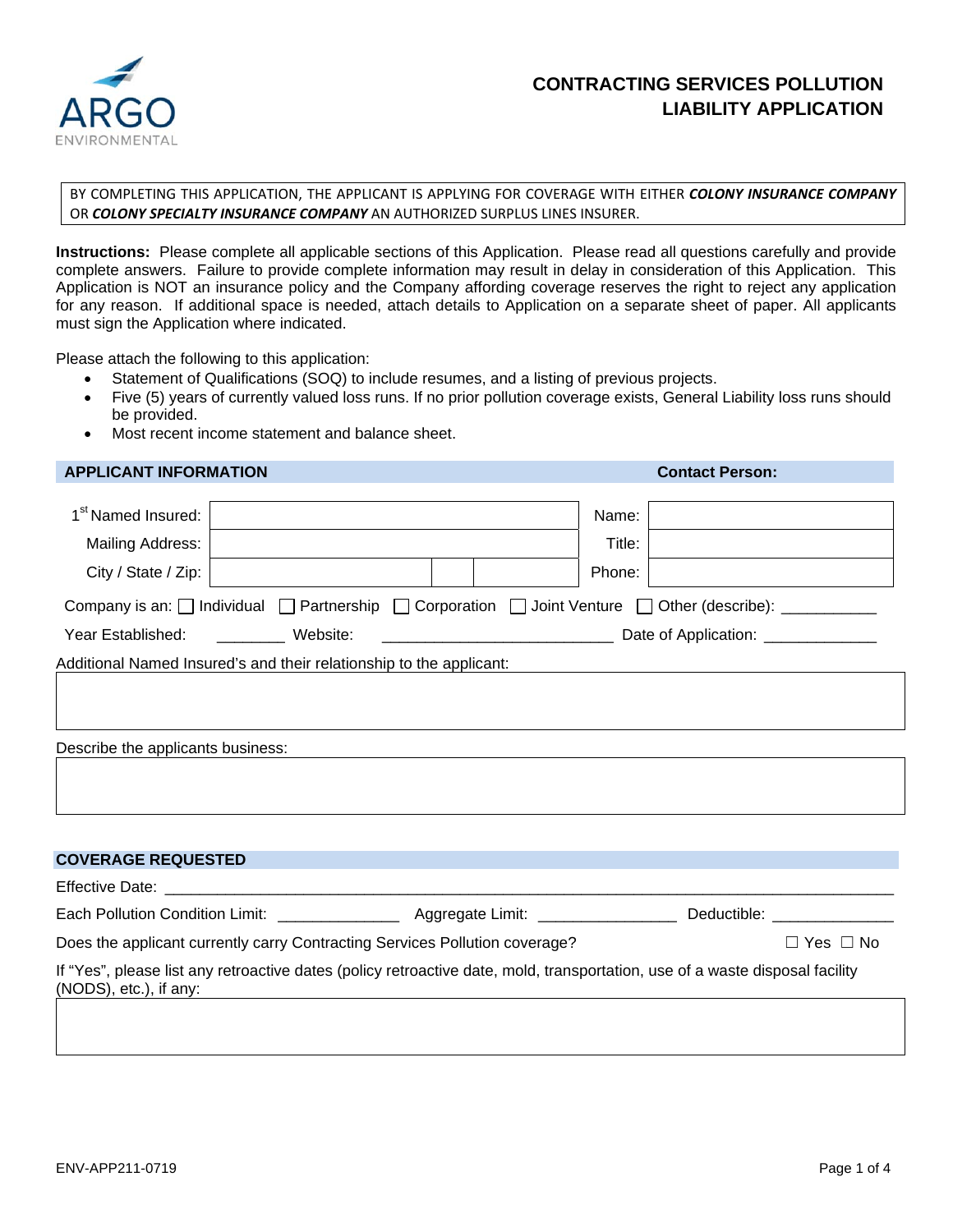### **BREAKDOWN OF OPERATIONS BY REVENUE**

| Gross Revenues for the next twelve (12) months \$ |  |
|---------------------------------------------------|--|
| 1 <sup>st</sup> Prior Year's Revenues: \ \$       |  |
| $2^{nd}$ Prior Year's Revenues: $\frac{1}{3}$     |  |

# *Please breakdown your revenues below:*

| <b>Non-Environmental Services</b>                                                                      | <b>Revenues</b> | <b>Environmental Services</b>                                   | <b>Revenues</b> |
|--------------------------------------------------------------------------------------------------------|-----------------|-----------------------------------------------------------------|-----------------|
| Appliance Installation                                                                                 | \$              | Air Duct Cleaning                                               | \$              |
| Boiler Inspections & Installations                                                                     | \$              | Air Pollution Control Installation                              | \$              |
| Concrete/ Masonry (Foundation)                                                                         | \$              | Asbestos/ Lead Abatement                                        | \$              |
| Concrete/Masonry (Other than Foundation)                                                               | \$              | Bioremediation                                                  | \$              |
| <b>Construction Management</b>                                                                         | \$              | Crime Scene/Illegal Drug Lab Cleanup                            | \$              |
| <b>Demolition Exterior</b>                                                                             | \$              | <b>Emergency Response</b>                                       | \$              |
| <b>Demolition Interior</b>                                                                             | \$              | Hazardous Materials Cleanup/Treatment                           | \$              |
| Dredging                                                                                               | \$              | <b>Industrial Cleaning</b>                                      | \$              |
| <b>Equipment Installation/Dismantling</b>                                                              | \$              | Landfill Construction/Liner Installation                        | \$              |
| Excavation/Grading                                                                                     | \$              | Liquid Waste Management/Treatment                               | \$              |
| Fireproofing/Fire Sprinkler Installation &<br>Maintenance                                              | \$              | <b>Mold Abatement</b>                                           | \$              |
| General contracting including carpentry,<br>drywall, electrical, fencing, framing, insulation,<br>etc. | \$              | <b>PCB Remediation/Removal</b>                                  | \$              |
| <b>Geotechnical Drilling</b>                                                                           | \$              | Radon Mitigation                                                | \$              |
| <b>HVAC/ Mechanical Contracting</b>                                                                    | \$              | Restoration Contracting (Fire/Water)                            | \$              |
| Industrial Contracting/Maintenance                                                                     | \$              | Sampling                                                        | \$              |
| <b>Janitorial Services</b>                                                                             | \$              | Service Station Construction &<br>Maintenance                   | \$              |
| Logging                                                                                                | \$              | Soil/Groundwater Remediation                                    | \$              |
| <b>Marine Construction</b>                                                                             | \$              | Soil Excavation/Removal Environmental                           | \$              |
| Painting                                                                                               | \$              | <b>Wastewater Facility Operator</b>                             | \$              |
| Pesticide/Herbicide/Fertilizer Application<br>(no aerial ops)                                          | \$              | Wastewater/Water Treatment System<br>Installation & Maintenance | \$              |
| <b>Pile Driving</b>                                                                                    | \$              | <b>Wetlands Contracting</b>                                     | \$              |
| Plastering or Stucco (EIFS)                                                                            | \$              | Monitoring Well Installation Drilling                           | \$              |
| Plumbing                                                                                               | \$              | Other:                                                          | \$              |
| Roofing                                                                                                | \$              | <b>Storage Tank Services</b>                                    | <b>Revenues</b> |
| Sandblasting                                                                                           | \$              |                                                                 |                 |
| Septic Tank Contracting/Cleaning                                                                       | \$              | <b>AST Installation/Removal</b>                                 | \$              |
| Sewer/Water Main Pipeline Construction &<br>Maintenance                                                | \$              | Home Heating Oil Tank<br>Installation/Removal                   | \$              |
| <b>Street and Road Construction</b>                                                                    | \$              | Tank/Pipeline Cleaning & Maintenance                            | \$              |
| <b>Street Cleaning</b>                                                                                 | \$              | Tank Equipment Sales (No Install)                               | \$              |
| Trucking/Waste Transportation (hazardous)                                                              | \$              | <b>UST Installation/Removal</b>                                 | \$              |
| Trucking/Waste Transportation<br>(non-hazardous)                                                       | \$              | Other:                                                          | \$              |
| Trucking/Waste Transportation<br>(non-hazardous)                                                       | \$              | Other:                                                          | \$              |
| Utility Installation (Electrical/Gas/Cable)                                                            | \$              | Other:                                                          | \$              |
| Waterproofing                                                                                          | \$              | Other:                                                          | \$              |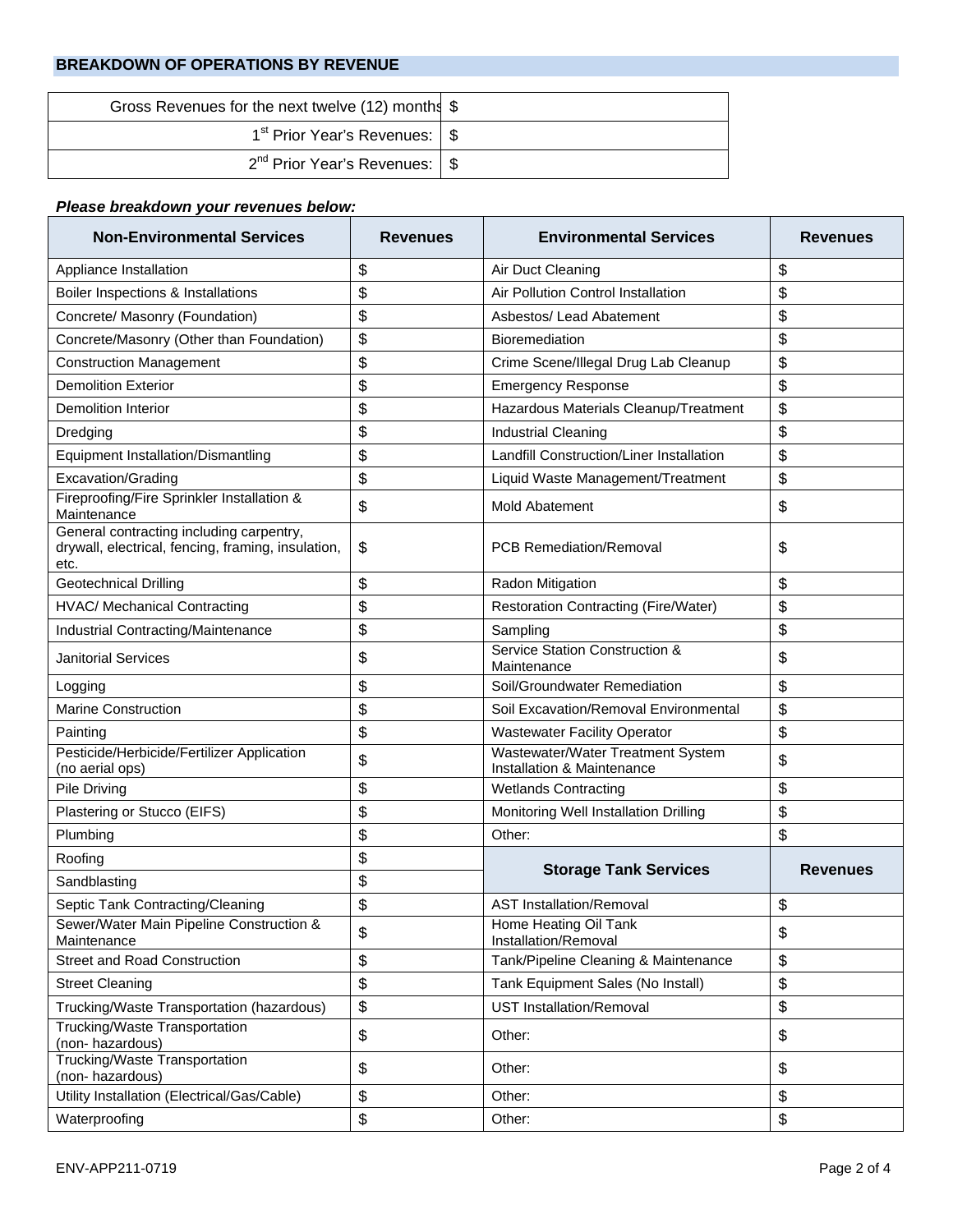| <b>Energy Services</b>                                                                                               | <b>Revenue</b> | <b>Energy Services</b>                                   | <b>Revenue</b>                |
|----------------------------------------------------------------------------------------------------------------------|----------------|----------------------------------------------------------|-------------------------------|
| Down-Hole Well Services (Other than Drilling)                                                                        | \$             | Plant Turnaround & Maintenance                           | \$                            |
| Geothermal System Installation &<br>Maintenance                                                                      | \$             | Oil/Gas Drilling                                         | \$                            |
| Oil/Gas Lease Operator                                                                                               | \$             | Rig Election/Tear Down including<br>Maintenance & Repair | \$                            |
| Oil/Gas Lease Prep including roads, flowlines,<br>and pits                                                           | \$             | Saltwater Disposal (not drilling)                        | \$                            |
| Pipeline Construction & Maintenance-<br><b>Industrial Facility</b>                                                   | \$             | Solar Energy System Installation &<br>Maintenance        | \$                            |
| Pipeline Construction & Maintenance-Oil &<br>Gas (over land/water)                                                   | \$             | Wind Energy System Installation<br>Maintenance           | \$                            |
| <b>SUBCONTRACTING</b>                                                                                                |                |                                                          |                               |
| Does the applicant subcontract more than 50% of their work?                                                          |                |                                                          | $\Box$ Yes $\Box$ No          |
| If "Yes", do subcontractor agreements contain hold harmless indemnification agreements<br>in favor of the applicant? |                |                                                          | $\Box$ Yes $\Box$ No          |
| What are the minimum limits of insurance are your subcontractors required to carry?                                  |                |                                                          |                               |
| General Liability:<br>\$                                                                                             |                |                                                          |                               |
| \$<br>Auto Liability:                                                                                                |                |                                                          |                               |
| $\boldsymbol{\mathsf{S}}$<br><b>Contractors Pollution Liability:</b>                                                 |                |                                                          |                               |
| <b>TRANSPORTATION POLLUTION LIABILITY</b>                                                                            |                |                                                          | $\Box$ Coverage Not Requested |
| Does the applicant ever transport any hazardous or regulated material/waste?                                         |                |                                                          | $\Box$ Yes $\Box$ No          |
| If "Yes", please describe regulated or hazardous waste materials:                                                    |                |                                                          |                               |
|                                                                                                                      |                |                                                          |                               |

Has the applicant been involved in any auto accident or auto loss involving any □ △ Yes □ No waste, fuels, or other pollutants?

If "Yes", please submit three (3) years of currently valued auto loss history.

Do you own, lease, or operate more than twenty (20) autos? □ □ □ □ □ □ □ □ □ □ △ Yes □ No

If "Yes", complete the following auto table:

| <b>Vehicle Type</b>              | <b>Number of Vehicles</b> | <b>Materials Transported</b> |
|----------------------------------|---------------------------|------------------------------|
| Private Passenger                |                           |                              |
| Light (0-10,000 lbs. GVW)        |                           |                              |
| Medium (10,001-20,000 lbs. GVW)  |                           |                              |
| Heavy (20,001-45,000 lbs. GVW)   |                           |                              |
| Extra Heavy (>45,000 lbs. GVW)   |                           |                              |
| <b>Total No. of Power Units:</b> |                           |                              |